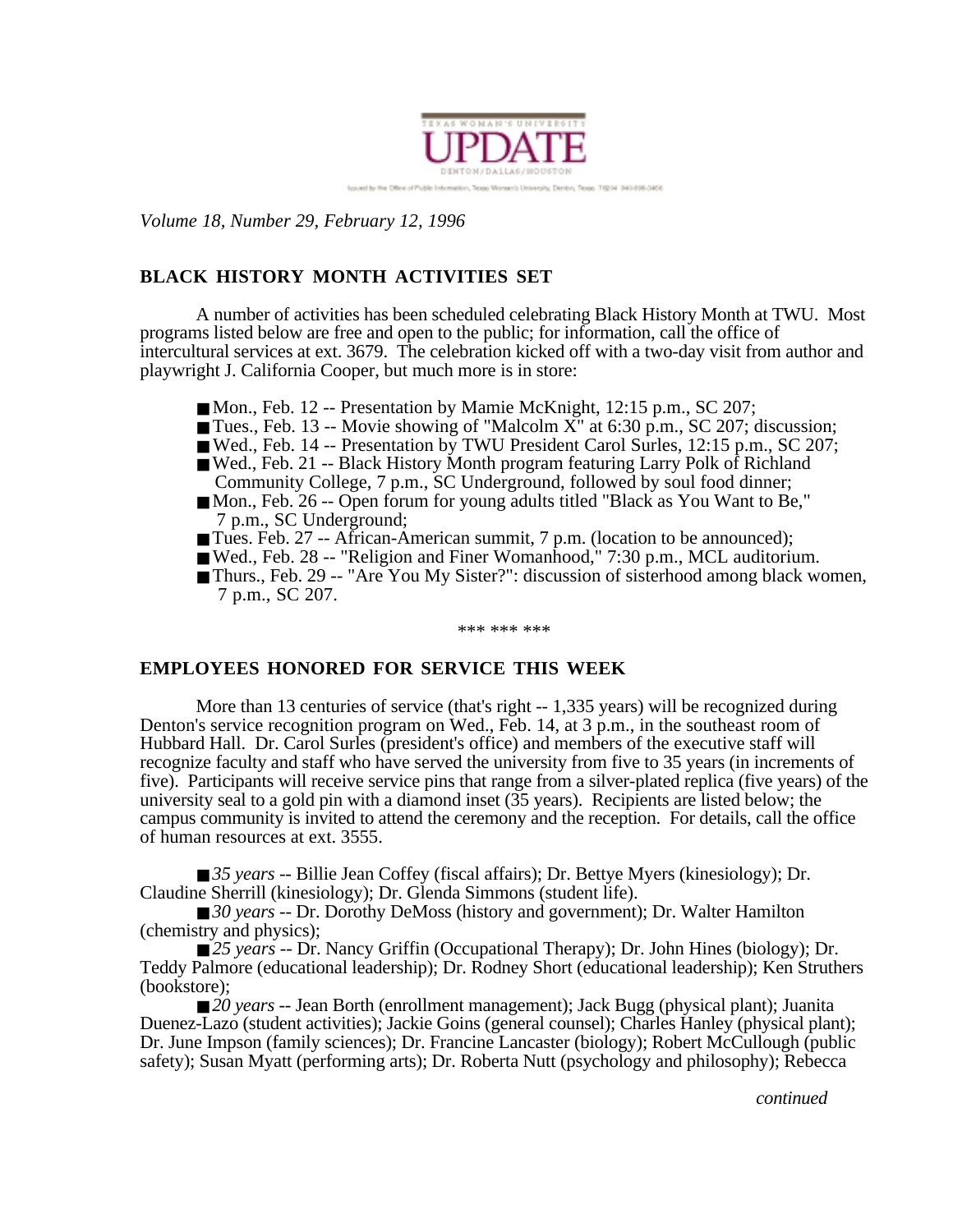#### **SERVICE AWARDS**, *continued*

Palmer (Occupational Therapy); Dr. Flora Roebuck (educational leadership); Gordon Stokes (physical plant); Freda Trapp (computing services); Dr. Allen Waldo (biology);

■ 15 years -- Ann Barnett (Library and Information Studies); Christine Beatty (dental hygiene); Dr. Wilkes Berry (academic affairs); Dr. John Calabrese (visual arts); Verda Chism (research and grants); Lavinia Crout (custodial services); Dr. Ron Fannin (family sciences); Geoffrey Ferguson (purchasing); Daniel Gonzalez (grounds maintenance); Susan kae Grant (visual arts); Linda Johnson (Physical Therapy); Dr. Peggy Lazarus (early childhood and special education); Gene Massengale (general services); Mary Ann McDuff (academic affairs); Ladena Penner (history and government); Dr. Jean Pyfer (kinesiology); Dr. Richard Rodean (performing arts); Dr. Paula Scott (communication sciences and disorders); Dr. Roger Shipley (health studies); Wanda Smith (custodial services); Dr. Keith Swigger (Library and Information Studies); Judith Young (health studies);

■ *10 years* -- Ned Beauchamp (computing services); Raedean Bolton (financial aid); Jeanne Broussard (visual arts); Dr. Stephen Freeman (family sciences); Janine Gann (financial aid); Glinda Gunter (custodial services); Betty Hodge (telecommunications); Glenda Kallman (library); Anne King (Occupational Therapy); Dr. Clay King (nutrition and food sciences); Nancy Lewis (central meal service); Judy Nack (financial aid); Rachel Redfearn (student life); Robbie Reid (kinesiology); Michael Risler (general services); Joyce Stewart (computing services); Patricia Sullivan (dental hygiene); Dr. Sharon Underwood (fashion/textiles); Gary Washmon (visual arts);

■ *5 years* -- Santos Ayala (physical plant); Bill Adams (computing services); Laura Barnett (enrollment management); Dr. Carolyn Bednar (nutrition and food sciences); Muriel Brooks (Education and Human Ecology); Karona Conkling (Child Development Center); Dr. Donna Cunningham (Education and Human Ecology); Jeanette Dafft (custodial services); Hollie Daughtrey (computing services); Maybelle Demore (controller's office); Mary Demoss (fashion and textiles); Dominga Dominguez (reading and bilingual education); Leslie Elliott (Child Development Center); Keri Farrier (financial aid); Danny Garcia (grounds maintenance); Doris Garner (custodial services); Dr. Carolyn Gunning (Nursing); Dr. Gladys Hildreth (family sciences); Roger Hill (computing services); Larry Jackson (computing services); Dr. Lloyd Kinnison (early childhood and special education); Lockie Kirksey-Machado (reading and bilingual education); Dawn Letson (library); Sandra McBurnett (library); Mary Murphree (controller's office); Dr. Dorice Narins (nutrition and food sciences); Gail Parr (public information); Eleanor Raffen (Occupational Therapy); Martha Rew (nutrition and food sciences); Dr. Jolynne Reynolds (family sciences); Dr. Ketty Rodriguez (Library and Information Studies); Richard Rodriguez (building maintenance); Bonita Tepper (communication sciences and disorders); Tze-Ming Peter Ting (bookstore); Dr. Paul Travis (history and government); Joe Wilkinson (bookstore); Bart Wilson (grounds maintenance); and Marita Yates (financial aid).

\*\*\* \*\*\* \*\*\*

#### **WOMEN'S STUDIES PROGRAM SET**

The TWU women's studies program will welcome Dr. Tahira Shahid Khan, visiting professor of political science at Metropolitan State College of Denver (Colo.), on Thurs., Feb. 29, at 4 p.m., library lecture hall 101. The program is free and open to the campus community. Khan, who earned her doctorate in international politics from the University of Denver, wrote her dissertation on "The First Step on the Pathway to Power: A Comparative Analysis of Women Political Leaders in South Asia." A native of Pakistan, Khan has taught at the University of Karachi in Pakistan and currently is visiting the U.S. For details, call Dr. Linda Nickum-Marshall (sociology and social work) at ext. 2052.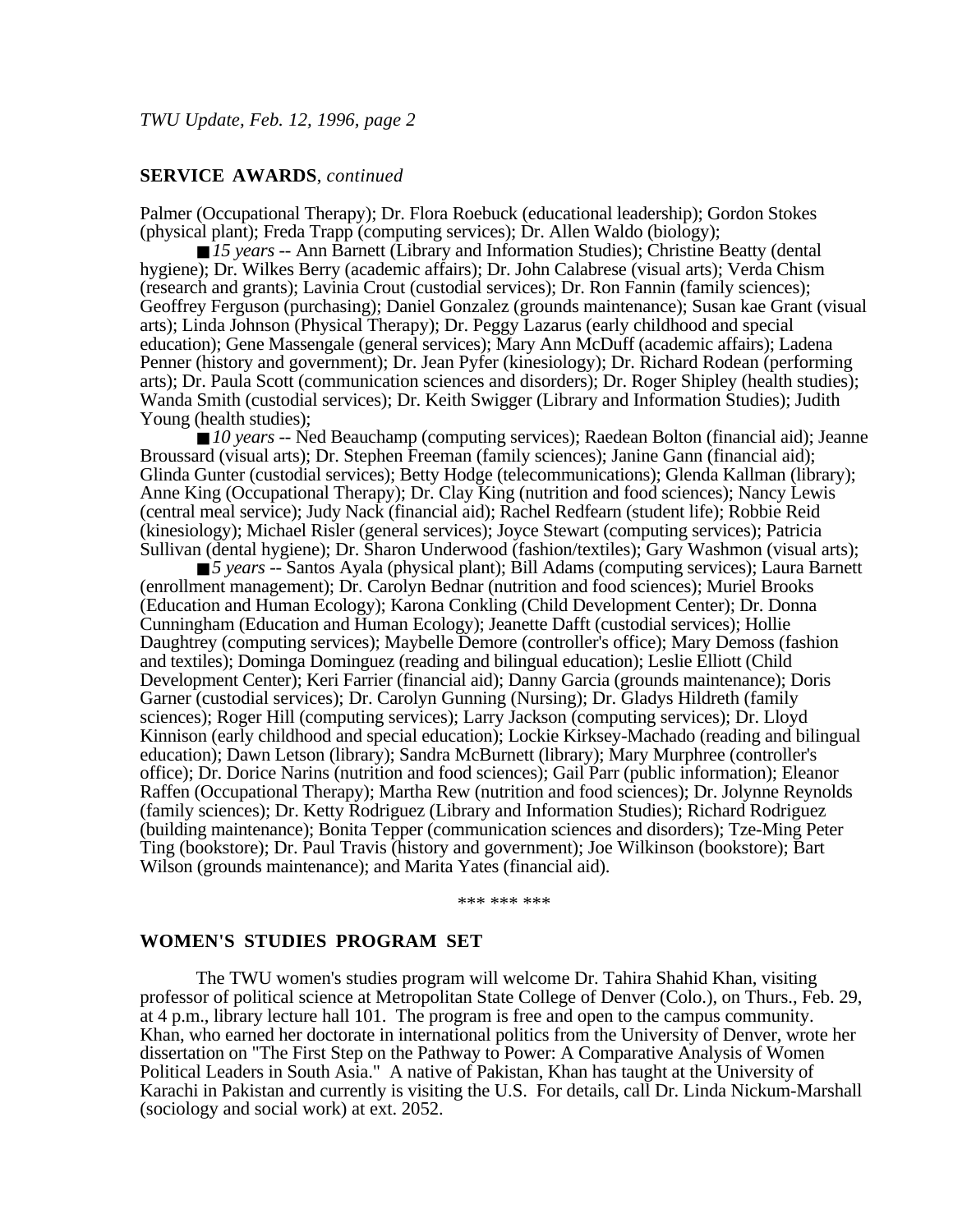#### **FIND THE PAST IN THE PRESENT**

A special group of people are "Setting the Stage" right now for fun, fellowship and good food during the 1996 celebration of TWU Founders' Day on Fri., Feb. 16. The evening will please all with piles of pancakes and sweet toppings, finished off with an original musical review. "Founders' Day honors those whose vision formed the university and those whose support ensures the future for each new generation of students at TWU," said Donna Ryan (alumni relations).

The fun begins at 6:30 p.m. in Hubbard Hall with a traditional pancake supper, fruit and sausage. "Setting the Stage: A Musical Review" follows, written by Kay Goodman, TWU regent and alumna. The program features TWU's Simply Jazz/Choraliers, directed by Pamela O'Briant (performing arts, music). Advance registration is requested no later than Tues., Feb. 13; tickets are \$8 per person. Please clip or photocopy the registration form below and send it to the TWU National Alumnae Association (make checks payable to the association).

|                                         | February 16, 1996<br>(advance registration is requested)                                                                                                  |
|-----------------------------------------|-----------------------------------------------------------------------------------------------------------------------------------------------------------|
|                                         | I would like to reserve _________ tickets at \$8 each; total ________                                                                                     |
|                                         | You also can share the Founders' Day celebration with a student:<br>I will host a student for the Founders' Day supper: ______ at \$8 each; total _______ |
| <b>TOTAL AMOUNT</b> enclosed            |                                                                                                                                                           |
| <b>TWU National Alumnae Association</b> | <i>Reservation deadline: Tues., Feb. 13, 1996; make checks payable to the</i>                                                                             |
|                                         |                                                                                                                                                           |
|                                         |                                                                                                                                                           |

## **UPDATE ON TWU ATHLETICS**

Three of four sports at TWU -- basketball, gymnastics and tennis (beginning Feb. 14) - are in full swing, keeping student-athletes and their coaches busy and often on the road right now. The tennis team starts its season this Wednesday at 3 p.m. against Collin County Community College. All home matches currently will be played at the Goldfield Tennis Center, 2005 W. Windsor in Denton while construction work on campus closes the existing courts (effective last week) until the new courts are finished.

*Correction:* TWU gymnasts have spent much time on the road at the beginning of their season, competing against a number of Division I teams. The home opener will be held Fri., **Feb. 23,** at 7 p.m., DGL, against Iowa State University.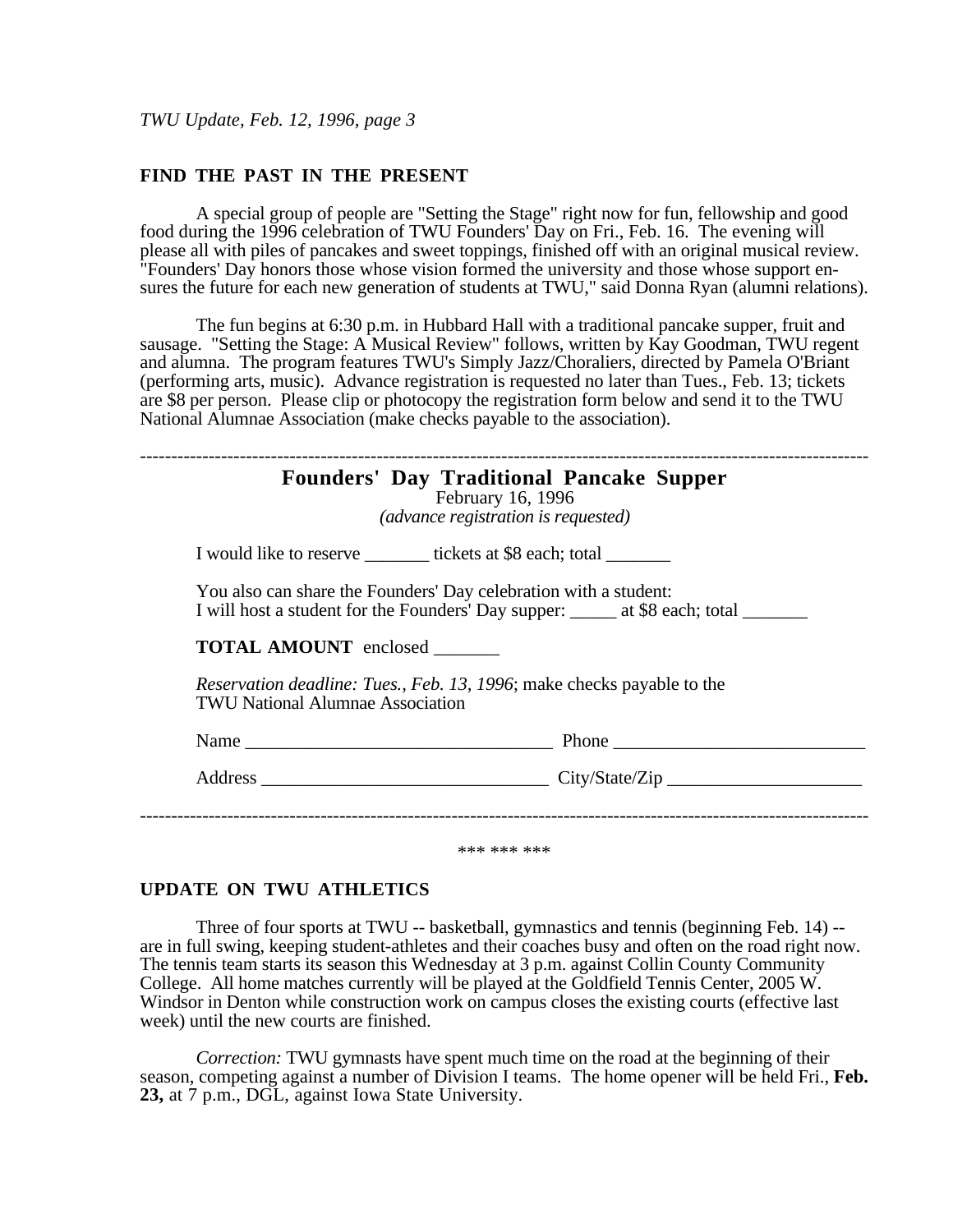## **NEWSBRIEFS**

*The Jackie Greer* executive-in-residence lecture series will present Ann E. Margolin, member of the Executive Women of Dallas, on Wed., Feb. 21, from 9:30 to 11 a.m., SC 207-208. Her presentation, titled "Dare to Be Great," is free and open to both the campus community and the general public. For details, call the department of business and economics at ext. 2111.

*Reminder: The TWU Blagg-Huey Library* and the Woman's Collection will host noted Texas author Ruthe Winegarten for a special lecture titled "Black Texas Women: 150 Years of Trial and Triumph" (also the title of her newest book) on Thurs., Feb. 22, at 3:30 p.m., library lecture hall 101. The event, which includes a book signing and light refreshments, is free and open to the public; all faculty, staff and students are invited to attend. For more information, call ext. 2665.

*Excellence in teaching awards* will be presented by the College of Arts and Sciences to several faculty members on Tues., Feb. 13, at noon, CFO 13 southeast conference room; the campus is invited to attend. The awards include: Outstanding Undergraduate Teacher -- Dr. Timothy Hoye (history and government); Outstanding Graduate Teacher -- Dr. Adrienne Fisk (performing arts); and Gabriella Miller (sociology and social work). For details, call ext. 3326.

*Reminder: Mending the music makers* -- rather music and medicine -- will be the focus of a two-day seminar, "Applications of Medicine and Music," presented by the Federation of North Texas Area Universities on Fri. and Sat., Feb. 23 and 24, at the University of North Texas; UNT, TWU and East Texas State University comprise the federation's member institutions. The program is free to FNTAU students and faculty; registration for others interested in attending are: \$46 for other professionals (price includes lunch); \$50 for late or on-site registration; \$10 for continuing education certification; and \$10 for lunch on Feb. 23. *The deadline for registration is Fri., Feb. 9.* For program information, call Dr. John Flohr (performing arts, music) at ext. 2511.

*Mortar Board invites* the campus community to a attend tree planting ceremony to mark the first anniversary of the presidency of Dr. Carol Surles at TWU. The event will be held on Thurs., Feb. 15, at 4 p.m. on the east lawn of the Blagg-Huey Library. The program will feature remarks by the Hon. Darlene A. Whitten, Denton County Court at Law 1, and Dr. Glenda Simmons (student life). Academic regalia is optional; a reception will be held in SC 007.

*Reminder: Nominations of TWU students* for the Outstanding Senior Award are being sought by the TWU National Alumnae Association. These nominations must be submitted by Fri., March 1, for the Denton campus and the Institute of Health Sciences Dallas and Houston Centers. Student nominations from Denton should be sent to the alumni office; from Dallas to Dr. Michael Laman; and from Houston to Dr. Kathryn Stream. Details regarding the nomination process and necessary information may be obtained from the alumni office. Call Donna Ryan at ext. 2586.

*Members of TOSS* (TWU Office Support Staff) invite all interested staff members to attend their Feb. 15 meeting, featuring TWU President Carol Surles, who will discuss "Leadership." The meeting, a brown bag luncheon, will be held from noon to 1 p.m., SC 207-208; coffee will be provided. For reservations, call Susan Phillips at ext. 2568 by noon on Tues., Feb. 13.

*Deadlines for Good Neighbor Scholarship* applications are Feb. 15 for summer 1996 and March 1 for fall/spring 1996-97. International students from the western hemisphere (from Canada south to South America) are eligible to apply. Call Doris Key (admissions) at ext. 3048 for details.

*continued*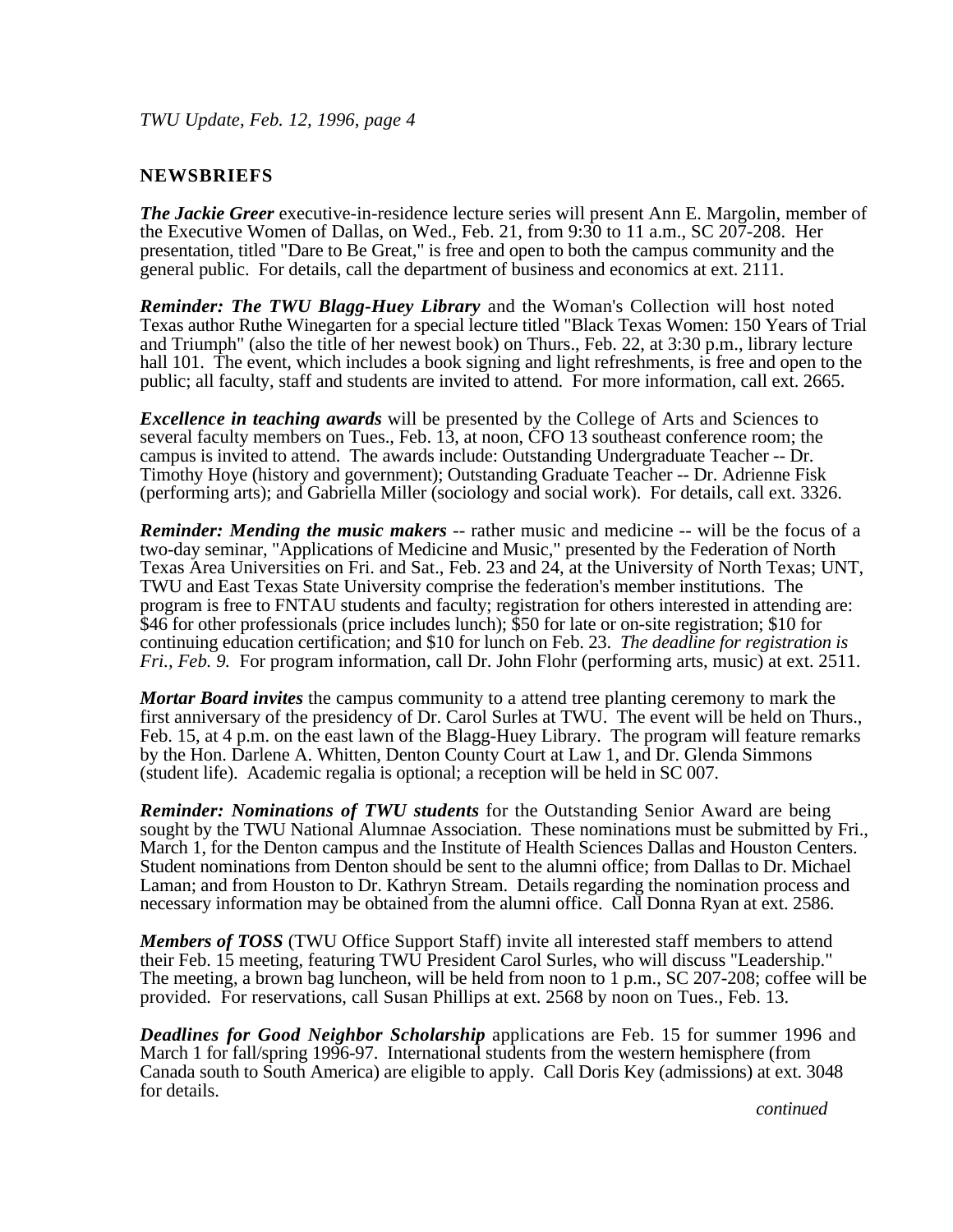## **NEWSBRIEFS**, *continued*

*Reminder: Internationally known pianist* and author Dr. Maurice Hinson will present a free lecture piano recital titled "Women Composers of Piano Music" at TWU on Wed., Feb. 14, at 8 p.m. in Margo Jones Performance Hall. The campus community and the general public are invited. His selections will include works by Elisabetta de Gambarini, Marianne Martinez, Louise Farrenc, Maria Szymanowska, Fanny Mendelssohn-Henselt, Clara Wieck-Schumann, Agathe Bocker-Grondahl, Teresa Carreno, Amy Marcy Beach, Wanda Landowska and Adaline Shepherd. For more information, call Dr. David Yeomans (performing arts, music) at ext. 2517.

*Reminder: A free workshop* titled "Fundraising Fundamentals" will be held on Fri., Feb. 23, SH 402, from 1 to 4 p.m. The free workshop for faculty, staff and students will be presented by TWU graduate student Suzanne Killen (Library and Information Studies). Kathleen Gigl (institutional advancement) will be special guest speaker. Seating is limited; registration for the event is required by Feb. 19. For more information, call the School of Library and Information Studies at ext. 2602; call Killen at (817) 484-4951 or e-mail her at G\_Killen.

*February is the American Heart Association's* "Heart Month"; the theme "Don't die of embarrassment" highlights the fact that every year thousands of lives needlessly are lost or impaired because people with heart attack or stroke symptoms do nothing. If you have symptoms, act quickly. The TWU Wellness Center will provide information throughout the month about risk factors, signs and signals, and the importance of having a healthy heart. The center will raffle for a free March membership throughout February; stop by, sign up and receive a free blood pressure check. For details, call ext. 2900.

*Reminder: The Academic Advising Center* will conduct its semi-annual workshop, "Effective Academic Advising," on Fri., Feb. 23, in JH 239 from 8:30 a.m. to 12:30 p.m. Persons interested in attending are asked to call ext. 3850 if they plan to attend or if they need more information. Topics will include the core curriculum, the TASP requirements, campus resources, the role and scope of the academic advisor, and other areas. An optional afternoon session will be held at 1:30 p.m.; during this program, participants will learn how to access advising information through "Colleague." Call Lana Woods (Academic Advising Center) for more information.

*The Dallas/Fort Worth area member group* of Earthwatch invites interested persons to attend their 1996 expedition gathering on Sat., Feb. 24, from 9:30 a.m. to noon in the Gorman Lecture Center at the University of Dallas in Irving. The program will include an overview of the organization's work, plus several presentations by Earthwatch volunteers, including Dr. Ann Uhlir (Health Sciences), who will discuss "Sustainably Managing Estonia's Rivers." The program is free and open to the public; for details, call Uhlir at ext. 2852.

*Reminder: The office of admissions will host a Saturday Visit* for prospective students on Feb. 17 from 10 a.m. to 12:30 p.m. in the SC Underground. A continental breakfast will be served to participants -- high school juniors and seniors -- and an informal program will include information about preparing for college and selecting a major. Campus tours also will be offered.

*The spring 1996 semester schedule* for the university curriculum committee includes a meeting on Fri., March 1, library lecture hall 101, from 2 to 5 p.m.. The deadline to submit proposals for that meeting to the associate vice president for academic affairs is Mon., Feb. 19; the deadline to submit copies of those proposals to the manager of academic administrative services is Wed., Feb. 21. For more information, call Mary Ann McDuff (academic affairs) at ext. 3310. *continued*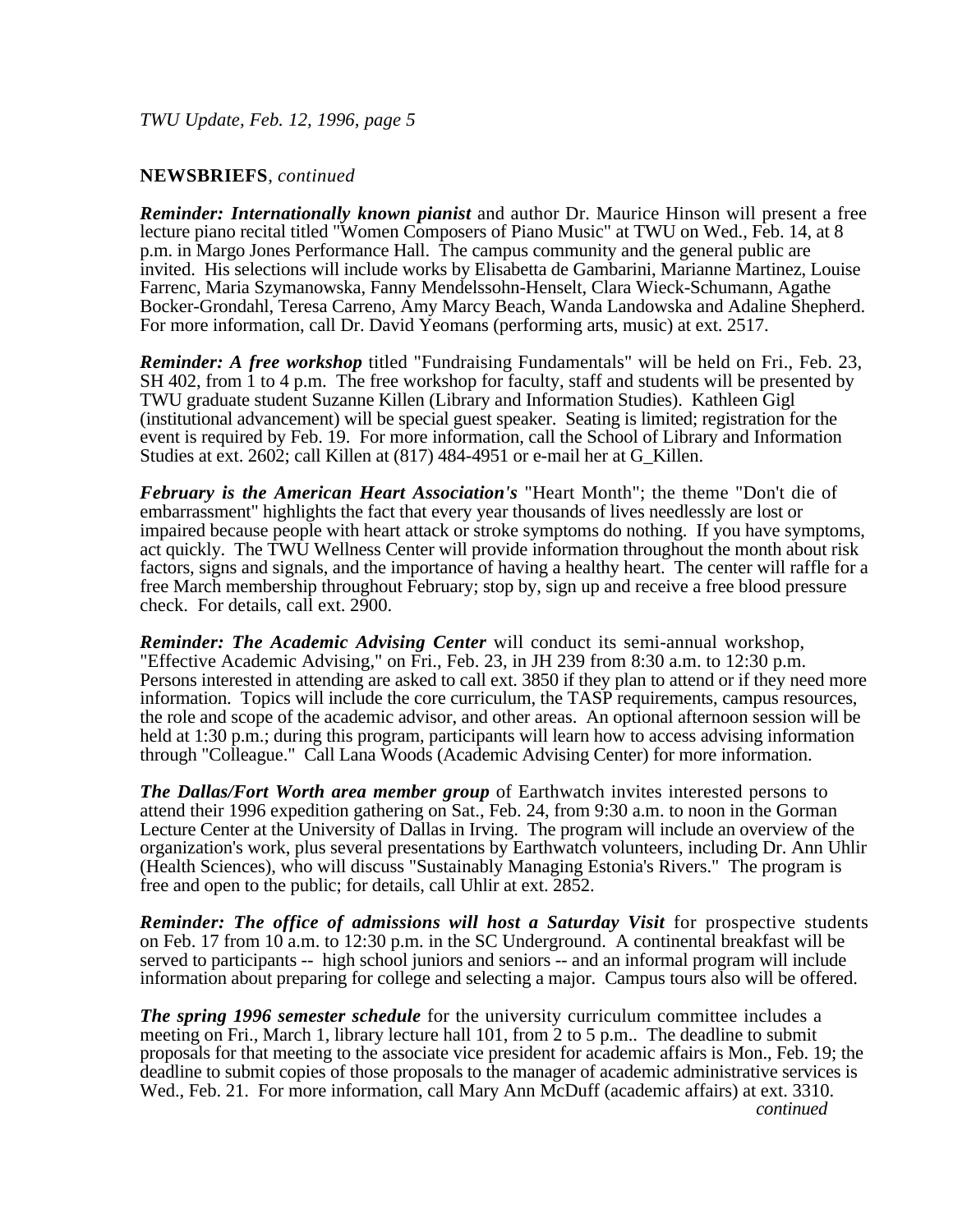## **NEWSBRIEFS**, *continued*

*Reminder: In honor of Black History Month,* the TWU Blagg-Huey Library will hold a one-day class about minority resources available on the Internet. The workshop will be held Mon., Feb. 19, from 9:30 to 11:00 a.m., SH 313. Registration must be made through academic computing; the course number is RT120.01. For details, call Jimmie Harris (library) at ext. 3740.

*Reminder: The faculty awards committee* is seeking nominations for the **1996 Cornaro Award** from Denton, Dallas and Houston for senior faculty members who might receive this honor. Nominations must include no more than five supporting letters, and a curriculum vita of the nominee must be submitted. Send all nomination materials to John Hepner, Faculty Awards Committee, Library, P.O. Box 425528, Texas Woman's University, Denton, Texas 76204. Materials may be faxed to 8-1-3764 from the Dallas and Houston Centers. *All nominations and supporting documentation must be received by noon on Wed., Feb. 21.*

*Reminder: Nominations* for the 1996 **Mary Mason Lyon Award** also are requested by the TWU faculty awards committee for potential junior faculty recipients from Denton, Dallas and Houston. Nominations must included no more than three supporting letters, a curriculum vita and statements of total years of TWU faculty service and total years of university teaching. Please submit all nomination materials to: Don Whitmore, Faculty Awards Committee, Department of Reading and Bilingual Education, P.O. Box 425769, Texas Woman's University, Denton, Texas 76204. Materials may be faxed to 8-1-2224 from the Dallas and Houston Centers. *All nominations and supporting documentation must be received by noon on Wed., Feb. 21.*

*Reminder: TWU is seeking nominations* of staff members as candidates for the **Outstanding Achievement Awards** and the **TWU Award of Excellence**. Nominations should be submitted using a nomination form that was distributed on campus in January by the department of human resources. The forms must be turned in to human resources no later than Thurs., Feb. 15. The Outstanding Achievement Awards and the TWU Award of Excellence will be presented on the Denton campus during the spring Honors Convocation on Thurs., April 18. For more information, call Carri Stephens (human resources) at ext. 3555.

\*\*\* \*\*\* \*\*\*

#### **UPDATE ON TWU PEOPLE**

A warm welcome to the following people employed by the university during the months of November, December and January: academic computing services -- **Douglas Ceasar**, coordinator of user services; **Michael Hall**, computer programmer II; **Nancy Urcan**, technical support specialist I... admissions -- **Amy Doyle**, clerical specialist II; **Heather Hinson**, clerical specialist I... biology -- **Leslie Worley-Sinclair**, post-doctoral research associate... Blagg-Huey Library -- **Linda Wells**, library assistant;

Career services-- **Deborah Mullen**, secretary II... chemistry and physics-- **Kimberly Lloyd**, grant coordinator; **Isabelle Okuda**, lab services supervisor... controller's office-- **Lana Turner**, accounting assistant II... Counseling Center -- **Denise Lucero-Miller**, staff psychologist... dental hygiene -- **Elisa Gonzales**, clerical specialist I... disability support services -- **Brenda Troop**, secretary II... Health Professions Outreach Program -- **Rachel Valdez**, assistant program director... housing, Dallas -- **Doris Holt**, secretary II; **Paula Williams**, residence hall desk clerk... human resources -- **Carlos Crenshaw**, human resources associate; *continued*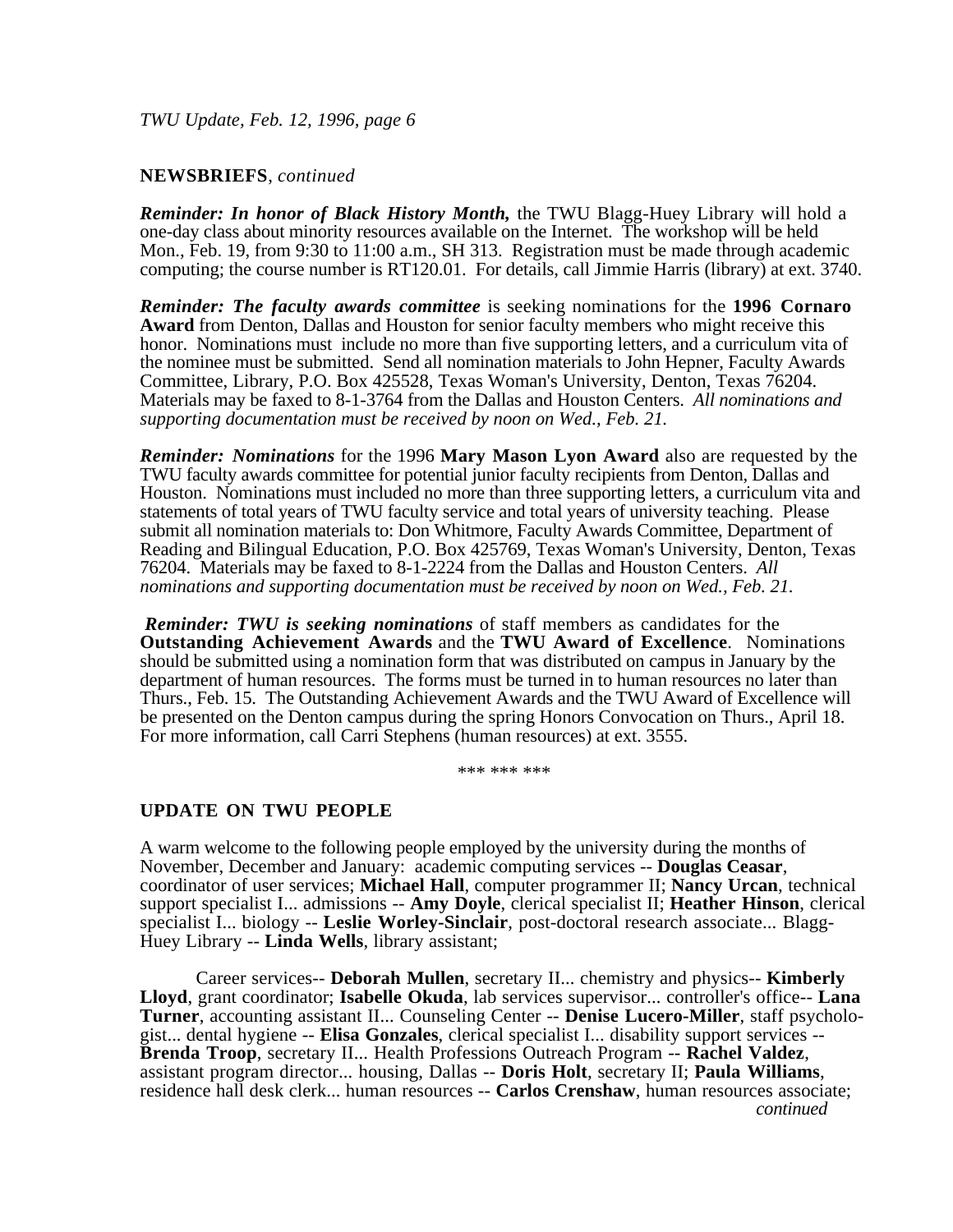## **TWU PEOPLE**, *continued*

Nursing, Dallas -- **Sylvia Castillo**, clerical specialist II... physical plant -- **Sanjuanita Castillo**, custodian I; **Albert Petrusky**, drafter; **Jerry Runnels**, groundskeeper I; **Douglas Tillery**, power plant operator II; physical plant, inventory -- J**ames Gilmore**, mover; **Billy Miller**, mover... public safety -- **Franklin Pacheco**, police officer I... student health services -- **Trayce McMahan**, clerical assistant; Dr. **Diane Walter**, staff physician... telecommunications - - **Tom Newell**, assistant director of telecommunications and networking services... Wellness Center -- **Teresa Pangan**, dietitian.

Drs. **Linda Sluder** and **Jane Irons** (early childhood and special education) presented "Life Term Influences of Early Child Invention: Tracing the Adult" to the Sino-American Joint Conference on Exceptionally in Beijing, China, last December. Sluder, Irons and **Carrie Whaley** (early childhood and special education) presented a study on "Early Childhood Intervention: A Means of Impeding Delinquency and Criminality?" to the Educating Adjudicate, Incarcerated and At-Risk Youth annual conference, sponsored by California State University-San Bernardino, in Palm Springs, Calif., in January.

Dr. **Delaina Walker-Batson** (communication sciences and disorders) gave two invited lectures as part of the Amarillo College Creative Mind Humanities lecture series "Creative Aging: The Best Is Yet to Be" on Jan. 25 and Feb. 7-8. The first lecture focused on the physiology of the brain in the aging process, and her second presentation concentrated on the person and drama of the classical Greek playwright Sophocles.

Dr. **Jean Pyfer** (kinesiology) recently presented a one-day workshop on motor testing and visual screening of individuals with learning disabilities to the physical education faculty at Jane Shelton Evaluation and Learning Center in Dallas.

Sympathy is extended to the family of TWU faculty member Dr. **Gail Watson** (Nursing, Dallas) following her death on Feb. 1; services were held in Dallas on Feb. 5. Watson, who served as a nurse in Vietnam, was a TWU alumna. She retired last year.

Dr. **Don Rosen** (Counseling Center) has been selected as the continuing education coordinator for the Association of University and College Counseling Center Directors Association.

\*\*\* \*\*\* \*\*\*

#### **THIS WEEK AT TWU: FEBRUARY 12-18, 1996**

- Nov. 1-Feb. 28 -Blagg-Huey Library Exhibit: "The Ribbon," panels of exhibits to recall the first use of the atomic bomb 50 years ago; all day. (Ext. 3752)
- Jan. 15-Feb. 16 -Visual Arts exhibit: "African American Extended Family," Fine Arts Gallery, Monday-Friday, 9 a.m.-5 p.m. (Ext. 2530)
- Feb. 1-29 -Black History Month.
- Feb. 1-March 1 -Blagg-Huey Library exhibit: "Elehcim's Art Works," art by Michelle Washington; Woman's Collection Reading Room, 8 a.m.-5 p.m.

*continued*